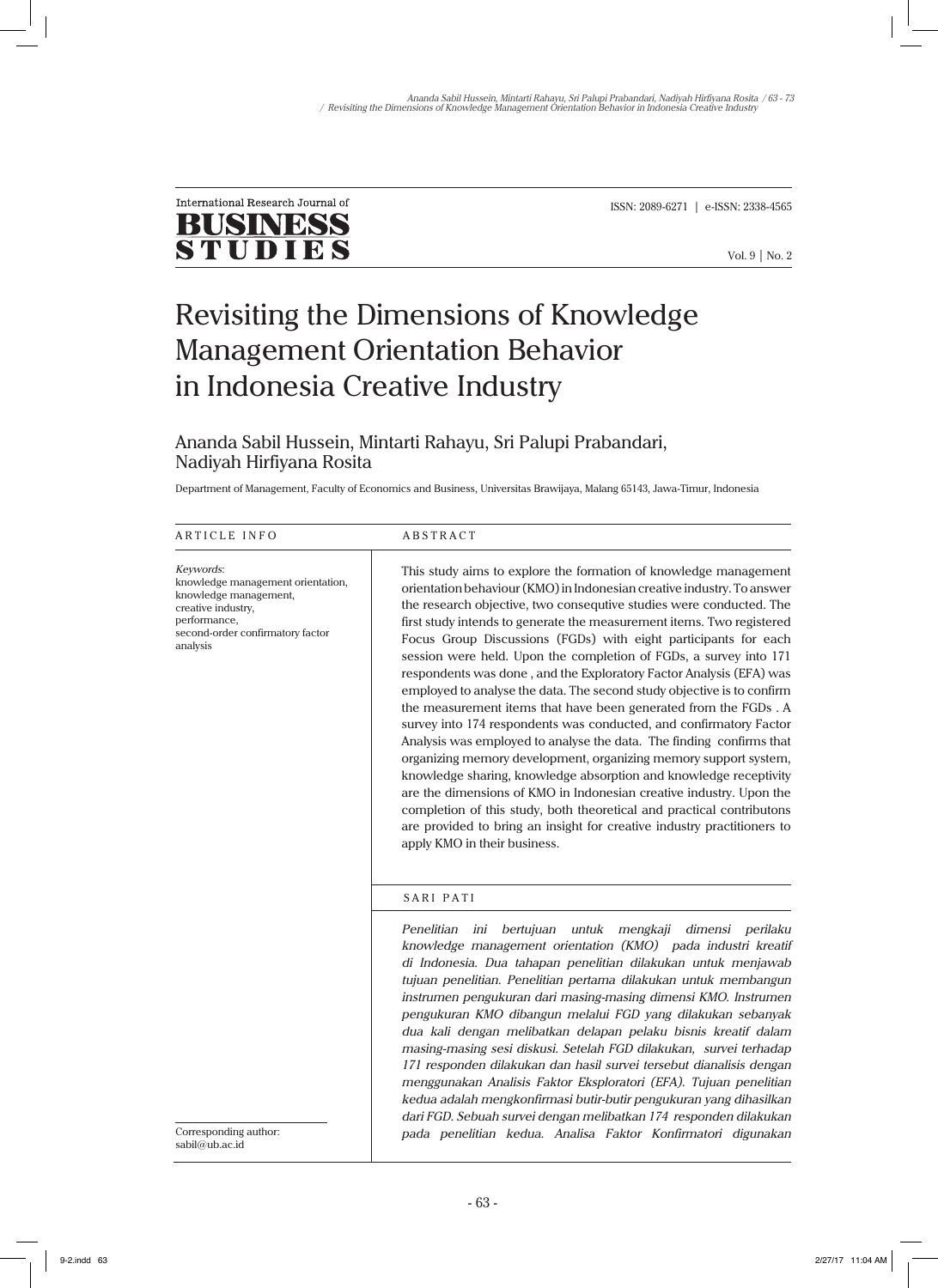*untuk menganalisa data. Hasil analisa mengkonfirmasi bahwa pengembangan pengelolaan memori, system pendukung pengelolaan memori, berbagi pengetahuan, absorpso pengetahuan dan reseptivitas pengetahuan adalah dimensi-dimensi dari perilaku berorientasi pada manajemen pengetahuan di industri kreatif di Indonesia. Hasil penelitian ini memberikan kontribusi baik secara teoritis dan praktis..*

© 2016 IRJBS, All rights reserved.

#### **INTRODUCTION**

Scholars contend that knowledge management (KM) is a strategy to enhance business performance (Bueren, Schierholz, Kolbe, & Brenner, 2004; Jenny Darroch, 2005; Lee & Choi, 2003). Since business approach is shifted from resourcebased to knowledge-based, physical and tangible resources are no longer considered as the main elements in creating business competitiveness (Grant, 1996). As a result, a business organization successfully exploiting the knowledge embedded in their organization and implement it in their business would have more competitiveness than the competitors (Wong & Aspinwall, 2005).

In order to implement KM, Wang, Ahmed, and Rafiq (2008) introduced the concept of Knowledge Management Orientation (KMO). KMO is about organizational behavior in implementing and organizing KM including managing the existing knowledge, sharing tacit knowledge, absorbing knowledge and being receptive to a new knowledge. KMO is conceptualized based on the knowledge-based theory of the firm proposed by Grant (1996). Yazhou and Jian (2013) contend that KMO is one of determinants in enhancing organizational performance. In addition, the performance of organization would be higher if the members of organization have high KMO behavior (Wang *et a*l., 2008). Apart of having a higher performance, an organization applying KMO would be more innovative (Wang, Hult, Ketchen, & Ahmed, 2009).

KM has a strong link with creative industries (Hotho & Champion, 2011). KM would help the creative industry practitioners to manage their knowledge. While the notion of KM has been recognized as an important concept in the area of creative industry, just few studies have explored the idea of KMO behavior (Wang *et al*., 2008, 2009). To date, no studies have been found in exploring and investigating the notion of KMO as an essential part of KM's concept in the area of creative industry.

Most studies about KM were concerned on large organizations while just few studies have been oriented into small medium enterpirses (Wong, 2005). Wong and Aspinwall (2004) argue that that knowledge management systems (KMSs) created for large companies cannot be assumed fit for small companies or SMEs especially in the area of creative industry. In addition, previous studies about KM or KMS are mostly conducted in the context of North American area (Wang *et al.*, 2008, 2009; Yazhou & Jian, 2013). Business and organizational culture between western and eastern are different (Lok & Crawford, 2003). Not all theories developed in western might be applied in eastern culture. Hence, this study aims to revisit the dimensions and structure of KMO behavior in the perspective of Indonesia creative industry as the proxy of eastern culture.

Upon the completion of the research objective, this study provides contribution to both academic and practical perspective. For academic perspective, this study would provide the dimensions and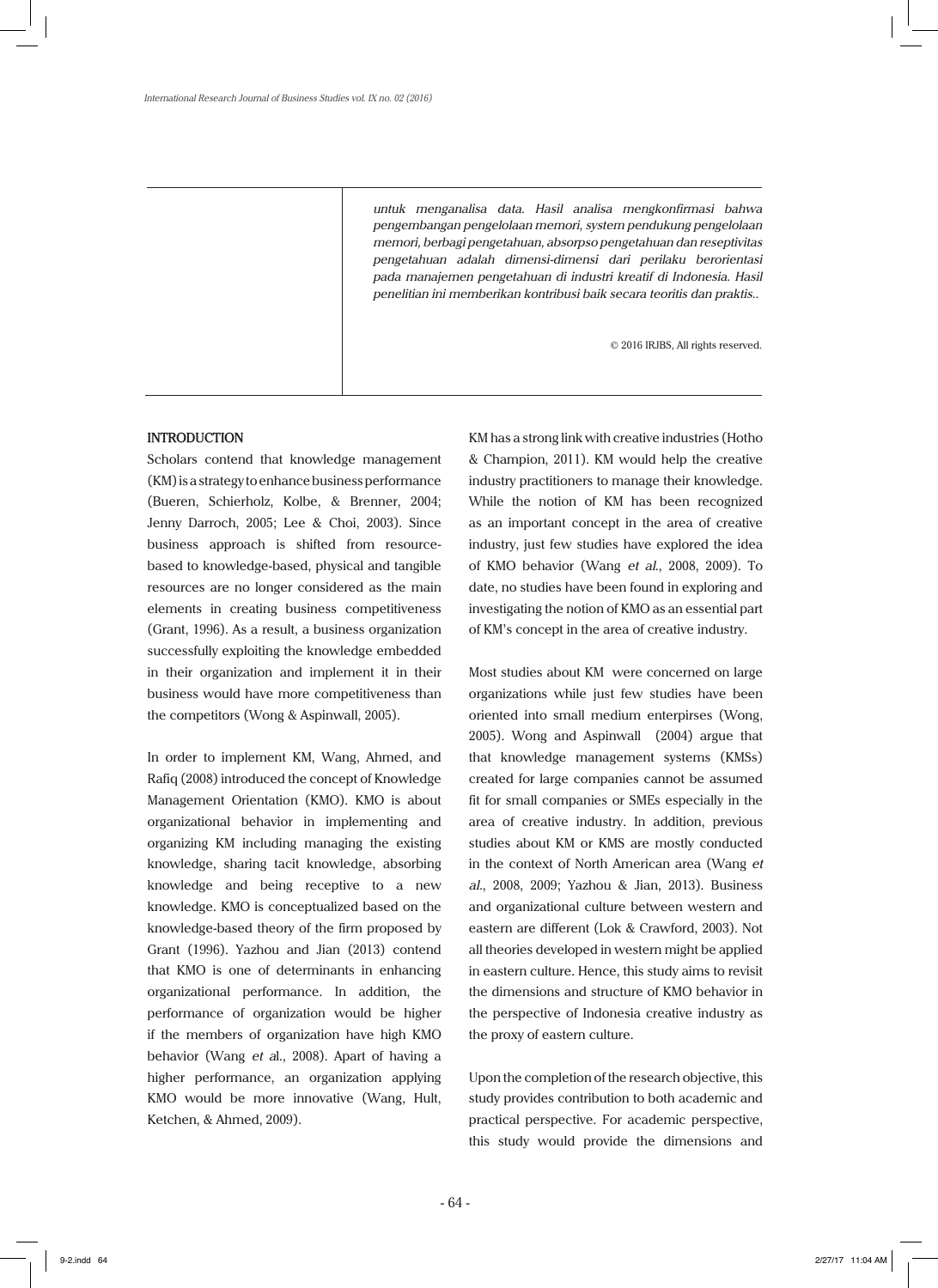structure of KMO which can be used to measure the construct of KMO. Practically, this study provides a model for business practitioners to develop the knowledge management orientation behavior for creative industries.

## **Literature Review**

### *Knowledge Management*

Knowledge management (KM) is the process of coordinating activities in the scope of an integrated and systematic organization including the creation, sharing, storage, and application of knowledge in order to achieve organizational goals (Mousakhani and Rouzbehani, 2014). Johnson (1998) contends that knowledge can be divided into tacit and explicit knowledge. Tacit knowledge is the information available in the database of documents, while explicit knowledge is the information in the head.

Nunes *et al*. (2004) argues that large companies applying KM in their activities torespondthe customers quickly, create new markets, develop new products, and for applying new technologies. Some research suggests that the practice of KM will affect organizational performance (Zack *et al*., 2009), improving the performance of the supply chain (Reyes *et al*., 2015), as well as improving cost efficiency (Oluikpe, 2012). The results of these studies support the idea Lee and Kelkar (2013), KM is the key to success for the company to gain a competitive advantage.

In the process of KM development system, executives should enhance their awareness and understanding of the organizational dynamics, collaboration, and learning company before they are applying KM. The implementation of KM will be successful if the company implementing is opened and accomodate sharing. Johnson (1998) proposed a KM development system that makes everyone in the company is a knowledge manager who is responsible for sharing knowledge that is used to provide benefits to the company. The value of investments in KM will only be recognized when

organizations reach high capability performance of KM (Zack *et al.,* 2009).

While, KM practices have been recognized to have a positive impact for the companies applied, there are still many constraints that are primarily related to internal factors such as the lack of interest of employees, inefficient communication, lack of a cultural knowledge sharing, lack of competence of employees, and lack of incentives (Oliva, 2014). In addition, Nunes *et al.* (2004) showed that the application of KM in SMEs was less successful due to the lack of KM formal apprach as well as the lack of using available information technology.

# *Knowledge Management Orientation*

In applying knowledge management systems (KMs), a business organization cannot be separated to the behaviour of knowledge management orientation. Wang *et al*. (2008) claim that behaviors of organized and systematic KM implementation are needed to make a business organization efficient and effective in applying KM. This behaviour is called as knowledge management orientation (KMO).

Initial study explained that KMO refers to collect knowledge about customers and competitors and share the acquired knowledge into the functional areas within the organization (Darroch & McNaughton, 2003). Wang *et al.* (2008) suggest that there is a need to determine the more robust measures of KM to capture the systematic KM implementation. The recent studies about KMO shows that there are four dimensions involved to measure KMO namely organizing memory, knowledge sharing, knowledge absoprtion and knowledge receptivity (Wang *et al.*, 2008, 2009; Yazhou & Jian, 2013).

The study of Wang *et al.* (2008) using secondorder confirmatory factor analysis (CFA) technique confirmed that these four dimensions (i.e. organizing memory, knowledge sharing, knowledge absorption and knowledge receptiviy)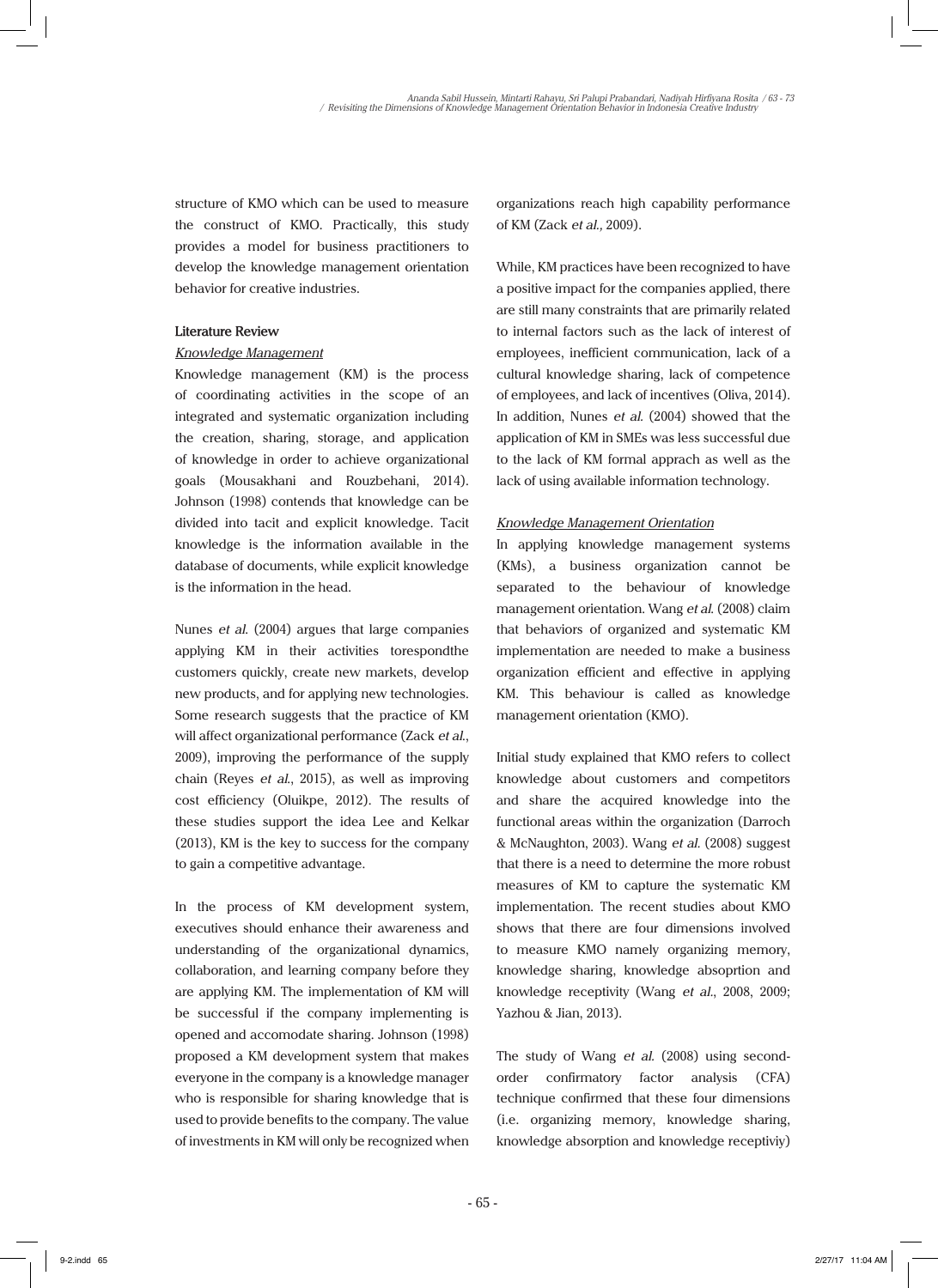are the dimensions of KMO. This study was validated by Wang *et al.* (2009) and, Yazhou & Jian (2013) who also found that these four dimensions are the dimensions of KMO. Although these dimensions confirmed that organizing memory, knowledge sharing, knowledge absorption and knowledge receptivity are the dimensions of KMO, these studies were conducted in the the big organizations.

#### **METHODS**

This study aims to explore the dimensions of KMO in the perpective of creative industry in Indonesia. To answer this research objective two consequtive studies were conducted. The methods for the first and second study are discussed further in the following section.

The first study was done to generate and develop both items and dimensions of KMO. Following scale development procedures proposed by Churchill Jr (1979), two registered focus group

discussion (FGD) were conducted. Each session consists of 8 participants. These 8 participants were the business owner in the area of creative industry. The FGD was run for 60 – 75 minutes per session where each session was led by a moderator and was helped by a note taker. Upon the completion of FGDs, items generated were discussed with a panel consist of two academicians and two creative industry practitioners. The further step was doing an exploratory factor analysis (EFA). In collecting data for EFA, this study distributed questionnaires to 200 respondents.

The second study aims to confirm dimensions formed based on EFA. A total of 200 selfadministered questionnaires were distributed into the potential respondents. Data was analyzed by using second-order confirmatory factor analysis.

#### **RESULTS AND DISCUSSION**

This section would discuss the results of the data analysis for the first and second study.

| Demographic                | <b>Variables</b> | Percentage |
|----------------------------|------------------|------------|
| Age                        | < 21             | 1,75       |
|                            | $21 - 30$        | 52.04      |
|                            | $31 - 40$        | 40.93      |
|                            | $41 - 50$        | 5.25       |
| Gender                     | Male             | 50.87      |
|                            | Female           | 49.12      |
| Education                  | High school      | 10.52      |
|                            | Diploma          | 11.69      |
|                            | Undergraduate    | 56.72      |
|                            | Postgraduate     | 21.05      |
|                            | Doctoral         | <b>NA</b>  |
| Number of Employees        | <10              | 73.09      |
|                            | $11 - 20$        | 11.11      |
|                            | >20              | 15.78      |
| Duration of doing business | less than 1 year | 19.88      |
|                            | $1 - 5$ years    | 60.23      |
|                            | 6 - 10 years     | 18         |
|                            | $>10$ years      | 1.75       |

Table 1. Demographic Data for First Study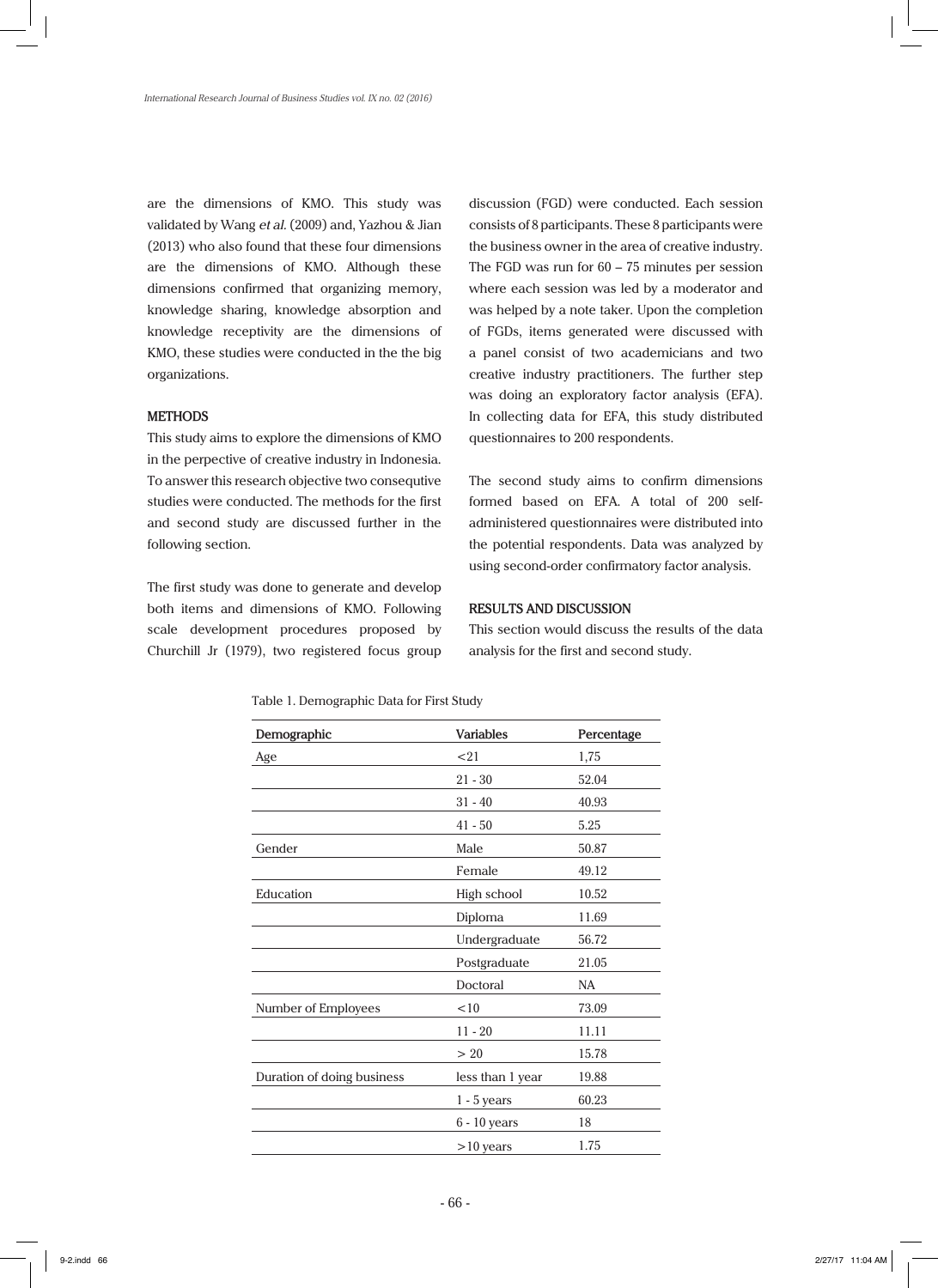#### **Study 1: Items and Dimensions Development**

Based on the result of two series of FGDs, this study generated 30 initial items. Moreover, these items were discussed with a panel consist of two academicians and two creative industry practitioners. The discussion suggested to deleting nine items since these items were not relevant with the general idea of creative industry in Indonesia. Hence, just 21 items were preceded into the next steps.

The further step was doing an exploratory factor analysis (EFA). In collecting data for EFA, this study distributed questionnaires into 200 respondents between July and October 2015. One hundred and eighty three questionnaires were returned, however, because on some questionnaires have incomplete answers, only one hundred and

seventy one questionnaires were usable for the study yielded 85.5 % response rate.

The result of EFA indicates that the value of KMO and Bartlett's test was 0.817. Since this value higher than the cut-off value of 0,500 the EFA can be conducted further. Based on this analysis, five factors were extracted. All factor loadings were higher than 0,5 and the model explained 57,132% of the variance. Upon the discussion with panel of expert consist of academician and creative industry practitioners, these five dimensions were named knowledge receptivity (Factor 1), knowledge absorption (Factor 2), organizing memory system (Factor 3), organizing memory development (Factor 4) and knowledge sharing (Factor 5). The next section would discuss about the process of scales refinement. Table 2 shows the result of EFA.

|                | Factor 1 | Factor 2 | Factor 3 | Factor 4 | Factor 5 |
|----------------|----------|----------|----------|----------|----------|
| Q13            | .639     |          |          |          |          |
| Q14            | .608     |          |          |          |          |
| Q18            | .652     |          |          |          |          |
| Q19            | .523     |          |          |          |          |
| Q20            | .586     |          |          |          |          |
| Q21            | .574     |          |          |          |          |
| Q4             | .628     |          |          |          |          |
| Q10            | .682     |          |          |          |          |
| Q11            | .729     |          |          |          |          |
| Q12            |          | .702     |          |          |          |
| Q1             |          | .636     |          |          |          |
| Q2             |          | .632     |          |          |          |
| Q3             |          | .613     |          |          |          |
| Q15            |          |          | .822     |          |          |
| Q16            |          |          | .801     |          |          |
| Q17            |          |          | .658     |          |          |
| Q8             |          |          |          | .702     |          |
| Q <sub>9</sub> |          |          |          | .597     |          |
| Q <sub>5</sub> |          |          |          | .667     |          |
| Q <sub>6</sub> |          |          |          |          | .738     |
| ${\bf Q7}$     |          |          |          |          | .781     |

Table 2. Result of EPA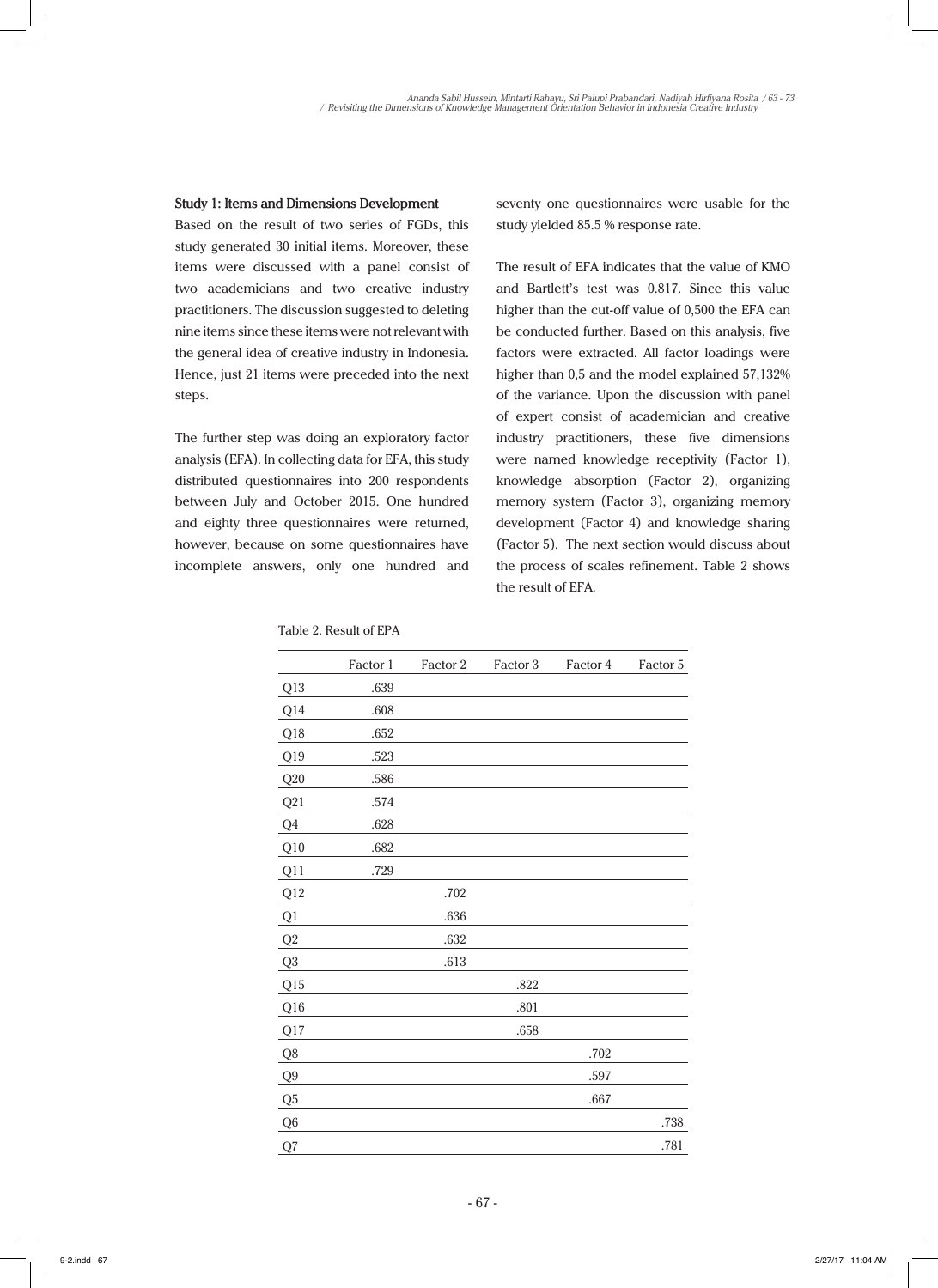The EFA result shows that Knowledge Receptivity (KR) has nine items (Q4, Q10, Q11, Q13, Q14, Q18, Q19, Q20 and Q21) with Eigen value 5.767. This factor explains 27.464% of variations. The result of FGD indicates that Knowledge Receptivity is about how an organization facilitates the internalizing of a new knowledge.

The second factor named Knowledge Absorption (KA). It has four items (Q1, Q2, Q3 and Q12) with Eigen Value and percentage of variation are 1.888 and 8.993 respectively. In accordance to Wang *et al*. (2008), for this study, knowledge abosorption reflects the ability of an organization to recognize the value of new knowledges, take it up into the organization and apply it into their business.

While previous studies found that there is only a construct about organizing memory (Wang *et al*., 2008, 2009; Yazhou & Jian, 2013) this study shows that organizing memory is separated into two different constructs named Organizing Memory Support System (OMS) and Organizing Memory Development (OMD).Organizing Memory Support System is about the support system infrastucture provided by an organization to facilitate mechanism to capture, store and distribute the knowledge owned into all members of organization. This factor has three items (Q15, Q16 and Q17) where it explains 8.483% of variance. The Eigen Value for this factor is 1,781. The fourth factor formed in this study named Organizing Memory Development (OMD). It is about the effor of organization to develop their mechanism to organize the knowledge they have. This factor consists of three items (Q5, Q8 and Q9). The Eigen value for this factor is 1.397 and it explains 6.653% of variance.

The last factor extracted in this study is named Knowledge Sharing. The invention of this construct in the perspective of Indonesia creative industry is similar to the Wang *et al*. (2008) contention that also proposed Knowledge Sharing as the dimension of KMO. For this study, knowledge sharing is about the transfer of knowledge, technology, idea or skills among the members of organization and between organizational sub-units. This factor has two items (Q6 and Q7) with Eigen value 1.163. Around 6% of variance was explained by this factor. Table 3 summarizes the factors formed in this study.

#### **Study 2 : Items and Dimensions Refinement**

A total of 200 self-administered questionnaires were distributed into the participants for the second study whereas 174 might be used for this study yielded 87% response rate. The followings are demographic profile emerged from the sample: 93.42% respondents are aged between 21 and 40 years old, around 54% are male, 56.58% have a minimum an undergraduate degree, 73.33% have employees between 1 and 10 people, and 52% have run the business between 1 and 5 years. Table 4. shows the demographic of respondents.

To refine the scales, this study employs Structural Equation Modeling (SEM) with maximum likelihood method. In analyzing the data, a confirmatory factor analysis was conducted to examine whether the manifest measurement items used in this study reflected the latent constructs. To test the

Table 3. Summary of KMO's Factors in Indonesia Creative Industry

| Factor                                  | Number of items | Eigen Value | Percentage of Variation |
|-----------------------------------------|-----------------|-------------|-------------------------|
| Knowledge Receptivity                   | 9               | 5.767       | 27.464%                 |
| Knowledge Absorption                    | 4               | 1.888       | 8.993                   |
| <b>Organizing Memory Support System</b> | 3               | 1.781       | 8.483                   |
| <b>Organizing Memory Development</b>    | З               | 1.397       | 6.653%                  |
| Knowledge Sharing                       |                 | 1.163       | 5.539%                  |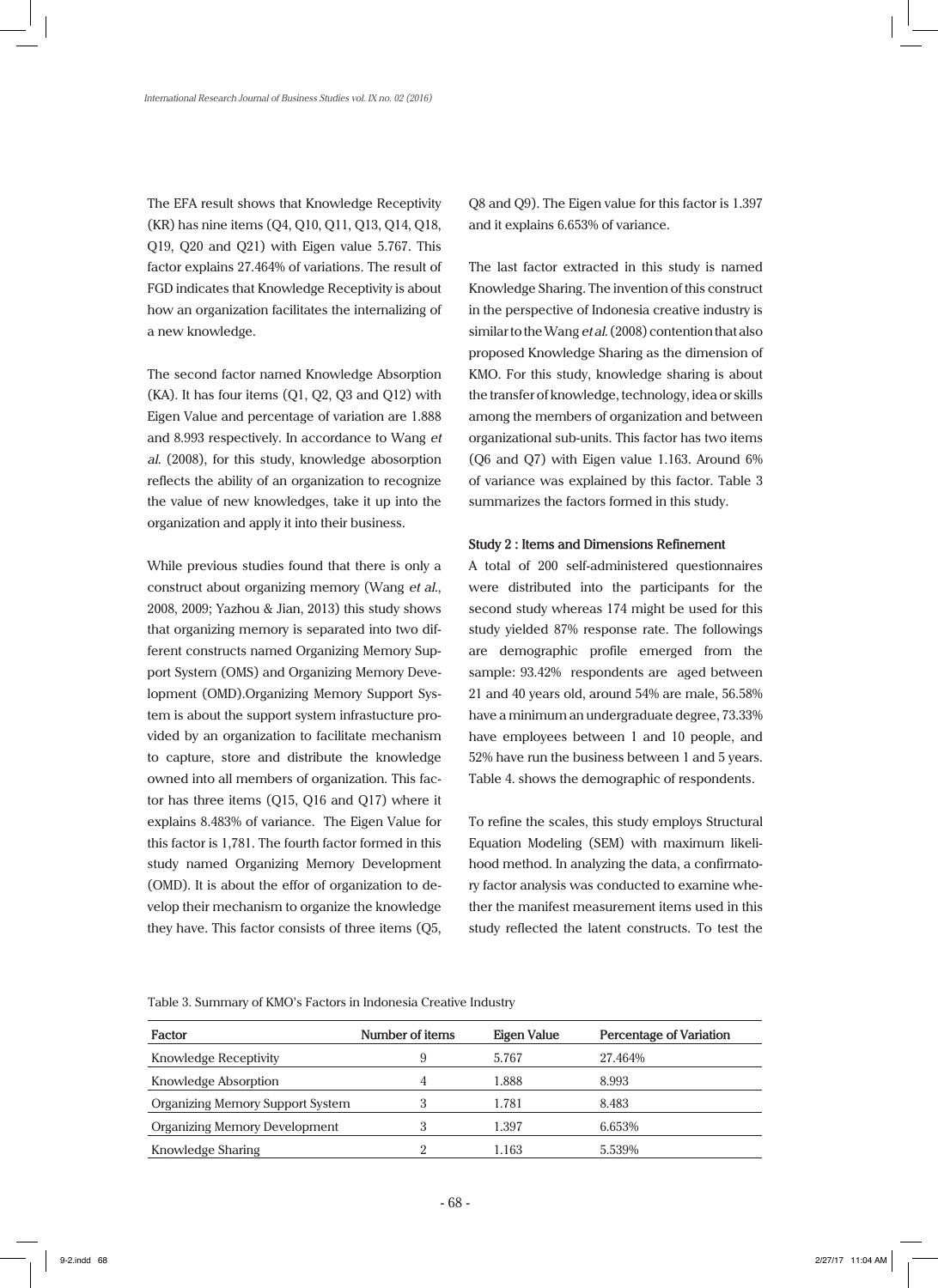| Demographic         | <b>Variables</b> | Percentage |
|---------------------|------------------|------------|
| Age                 | <21              | 1.32       |
|                     | $21 - 30$        | 47.37      |
|                     | $31 - 40$        | 46.05      |
|                     | $41 - 50$        | 5.26       |
| Gender              | Male             | 53.95      |
|                     | Female           | 46.05      |
| Education           | High school      | 14.47      |
|                     | Diploma          | 7.89       |
|                     | Undergraduate    | 56.58      |
|                     | Postgraduate     | 17.11      |
|                     | Doctoral         | 3.95       |
| Number of Employees | < 10             | 73.33      |
|                     | $11 - 20$        | 16         |
|                     | >20              | 10.67      |
| Length of doing     |                  |            |
| business            | less than 1 year | 17.33      |
|                     | $1 - 5$ years    | 52         |
|                     | 6 - 10 years     | 21.33      |
|                     | $>10$ years      | 9.33       |

Table 4. Demographic of Respondents for Second Study

goodness of fit of the model, this study used three fit indices. They are absolute fit indexes (Goodness of Fit/GFI), incremental fit indexes (Normed Fit Indexes/NFI and Comparative Fit Index/CFI and parsimonious fit indexes (Normed Square/ χ*²/df*  and Parsimony Goodness-of-fit Index/PGFI). The cut-off value for GFI,NFI and CFI is above 0.9, χ*²/df*  less than 5.0, and PGFI more than 0.5. These cutoff value indicate that the model is fit (Kline, 2005).

In the CFA analysis, all constructs involved were assumed to covary each other as suggested by Kline (2005). The results of CFA from the measurements model indicate the goodness of fit indexes specified a poor model (GFI =  $0.861$ ; NFI =  $0.746$ ; CFI = 0.873;  $\chi^2/df = 1.695$  and PGFI = 0.667).

Since the initial model shows a poor level of goodness of fit indexes, there is a need to do model modifications. The model modifications were conducted by excluding item KR\_8, KR\_9,

KA 1, OMS 3 and OMD 3 from the model and draw covariance between e6 and e7. These modifications result an acceptable model (GFI = 0.906; NFI = 0.825; CFI = 0.923;  $\chi^2/df = 1.604$  and  $PGFI = 0.626$ ).

Apart of examining the goodness of fit model, composite reliability and factor loadings were also examined by this study. The evaluation shows that the composite reliability of all constructs were above the cut-off level of 0.60 and all constructs also satisfied the minimum variance extracted value of 0.50 (Bagozzi & Yi, 1988). These results mean the variance due to measurement error was less than the variance captured by the construct. Thus, the constructs were considered as reliable and satisfied the internal consistency requirement.

To confirm that there is no convergent validity problem, the score of factor loading is assessed. Ho and Lin, (2010) suggest that to be free with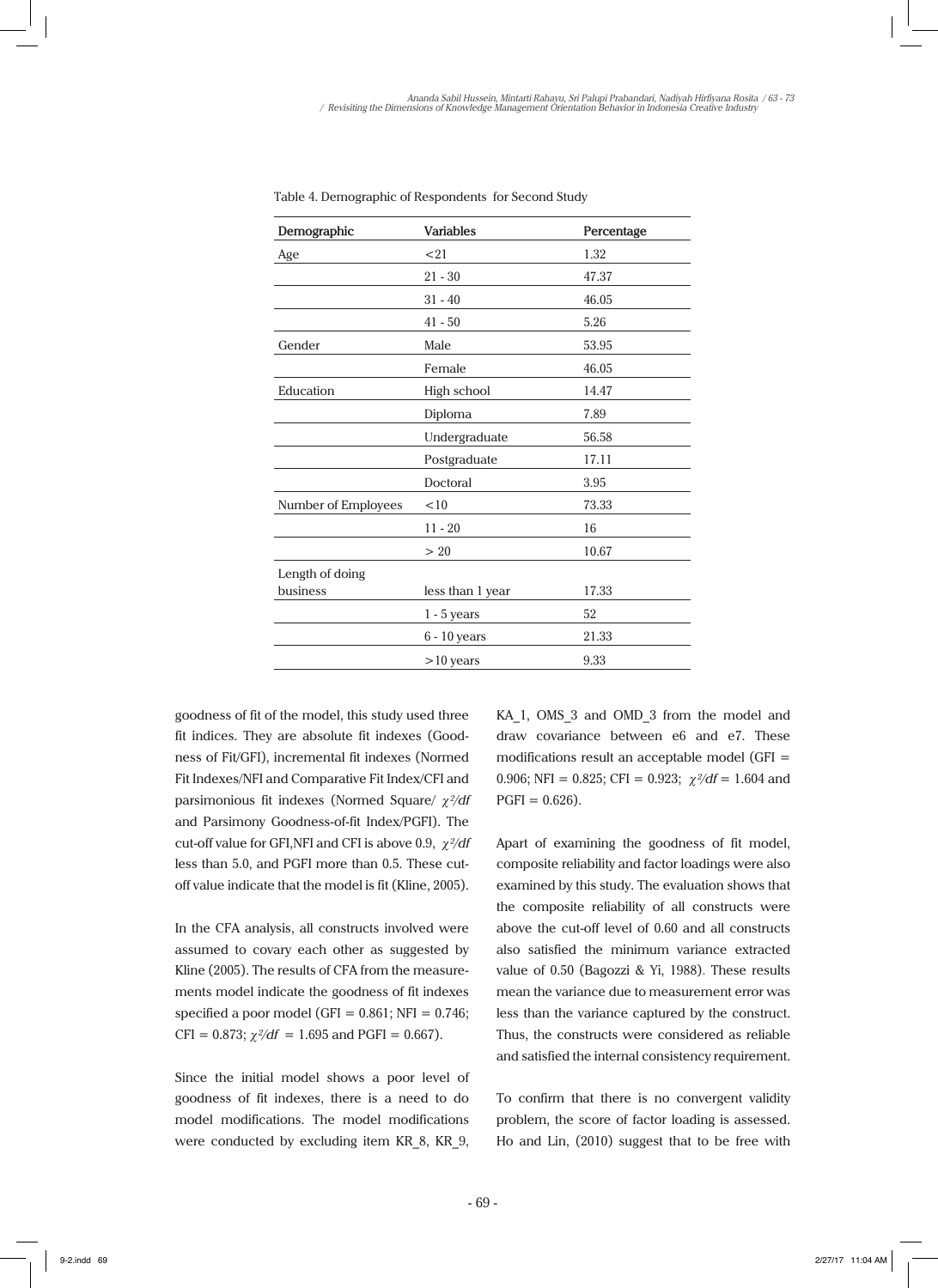convergent validity problem, the constructs are used should have factor loading above 0.5. The results of convergent validity test indicate that all constructs have factor loading above the cutoff value. Composite reliability index was used to measure uni-dimensionality. Hair, Black, & Babin (2010) suggest that the score of composite reliability must be above 0.6. The measurement test shows that almost all constructs have composite reliability above 0.6 except Knowledge Sharing (KS) which have composite reliability 0.573. However, since this study is the initial study in generating the measurements for KMO in the context of Indonesian creative industry, this construct is considered acceptable.

Table 5 summaries factor loadings and composite reliability.

Upon the completion of measurement model, second-order confirmatory factor analysis was performed by this study. Second-order CFA was used to confirm that the five dimensions generated in this study are the components of Knowledge Management Orientation Behavior in the setting of Indonesian creative industry.

| Table 5. Factor Loading Score and Composite Reliability |  |
|---------------------------------------------------------|--|
|---------------------------------------------------------|--|

| Code             | <b>Statement</b>                                                                                                                       | FL    | CR    |
|------------------|----------------------------------------------------------------------------------------------------------------------------------------|-------|-------|
| KR 7             | In a business that I manage, there is an organizational culture<br>respecting the ownership of knowledge                               | 0.573 | 0.811 |
| KR 6             | In a business that I manage, knowledge are respected                                                                                   | 0.588 |       |
| KR 5             | In business I manage, new ideas are evaluated periodically                                                                             | 0.621 |       |
| $KR_4$           | In business I manage, new ideas are evaluated based on the<br>benefits that will be provided no matter from whom the idea<br>come from | 0.667 |       |
| KR <sub>3</sub>  | In business I manage, new ideas were evaluated in a fair                                                                               | 0.66  |       |
| KR <sub>2</sub>  | We do not hesitate to share the new knowledge                                                                                          | 0.601 |       |
| $KR_1$           | The culture of our company receives the debate to stimulate<br>discussion                                                              | 0.605 |       |
| KA <sub>4</sub>  | Through sharing knowledge, we often get new ideas that can<br>be used to develop our business                                          | 0.728 | 0.698 |
| KA <sub>3</sub>  | We are using information technology to access new<br>knowledge associated with competition and market changes                          | 0.636 |       |
| KA <sub>2</sub>  | We often use the knowledge both gained from past<br>experience and external source                                                     | 0.612 |       |
| $OMS_2$          | We have adequate systems for storing knowledge                                                                                         | 0.79  | 0.769 |
| $OMS_1$          | We have a good system to get knowledge                                                                                                 | 0.792 |       |
| OMD <sub>2</sub> | Employees are encouraged to use the knowledge stored in<br>the system of our company                                                   | 0.768 | 0.650 |
| OMD 1            | We're constantly improving the system of information storage                                                                           | 0.617 |       |
| $KS_2$           | Face to face communication is often conducted to share<br>knowledge in our company                                                     | 0.775 | 0.573 |
| $KS_1$           | We often share knowledge with people outside our<br>organization                                                                       | 0.738 |       |

KR: Knowledge Receptivity; KA: Knowledge Absorption; OMS: Organizing Memory System; OMD: Organizing Memory Development; KS: Knowledge Sharing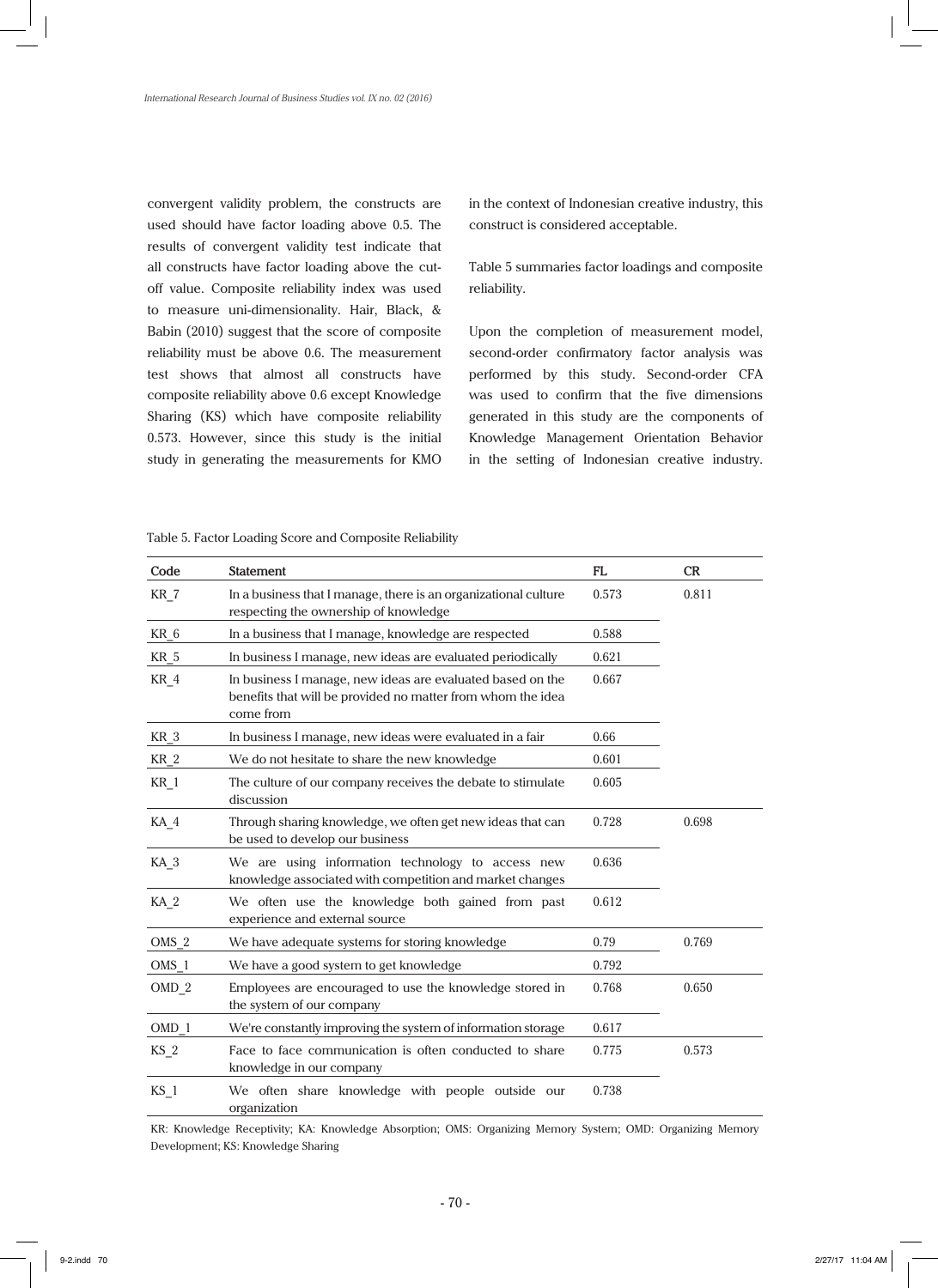| No | <b>Dimensions</b>                    | <b>Factor Loading</b> |
|----|--------------------------------------|-----------------------|
|    | Knowledge Receptivity                | $0.86$ ( $p<0.05$ )   |
| റ  | Knowledge Sharing                    | $0.63$ (p < 0.05)     |
|    | <b>Organizing Memory Development</b> | $0.67$ (p < 0.05)     |
| 4  | Organizing Memory System             | $0.38$ ( $p<0.05$ )   |
|    | Knowledge Absorption                 | $0.77$ ( $p < 0.05$ ) |

Table 6. Second-order Factor Loading

The results of goodness of fit indexes indicate that the model is fit (GFI =  $0.901$ ; NFI =  $0.815$ ; CFI =  $0.919$ :  $\gamma^2/df = 1.607$  and PGFI = 0.656). In addition, the second-order CFA shows that the five dimensions generated through the exploratory study are the dimensions of KMO. Among these five dimensions, knowledge receptivity is found to be the dimension having the highest secondorder factor loading ( $\beta = 0.86$ ;  $p < 0.05$ ) compare to other dimensions. Table 6 summarizes the second-order factor loadings for all dimensions.

This study aims to explore the dimensions of Knowledge Management Orientation (KMO) in the perspective of Indonesian creative industry. Theoretically, KMO is an attitude of organizational member oriented to the administration of the owned knowledge from an organization (Wang *et al*., 2008). A study conducted by Wang *et al*. (2008) found that there are four dimensions of KMO named Organizing Memory, Knowledge Sharing, Knowledge Absorption and Knowledge Receptivity.While the previous studies indicated that KMO has four dimensions (Wang *et al.*, 2008, 2009; Yazhou & Jian, 2013), those studies were not specifically conducted in creative industry sector. As an industry requiring knowledge to develop its business, creative industry needs to understand the dimensions of an attitude oriented to administer the knowledge. Thus, this study explores KMO's dimensions relevant to Indonesian creative industry.

In the initial stage, this study conducted three focus group discussions. These FGDs generated 30 statements related to KMO attitude. These statements were analyzed further through exploratory factor analysis (EFA) and resulting five factors name knowledge receptivity, knowledge absorption, organizing memory support system, organizing memory development and knowledge sharing. This finding was different from the study of Wang *et al*. (2008) stated that there were four dimensions of KMO.

Wang *et al*. (2008) in their study showed that organizing memory was the only dimension linked to how an organization stores the knowledge and experience owned by the organization. However, it contradicts with the finding of this study that divides organizing memory into two dimensions called support system and development. In the context of strategic management, knowledge management cannot be separated from management information system since it makes the organization gains accurate information and make a scientific decision (Alyoubi, 2015). Moreno and Cavazotte (2015)contended that information system would allow an organization to obtain, share and leverage the knowledge to gain the destined business goal. Hence, it is obvious that in organizing the memory, KMO cannot be separated from management information system's elements such as development and the system

# **MANAGERIAL IMPLICATIONS**

This study provides some managerial implications. First of all, the finding indicates that there is a need for the business owners or top management of creative business to organize the knowledge they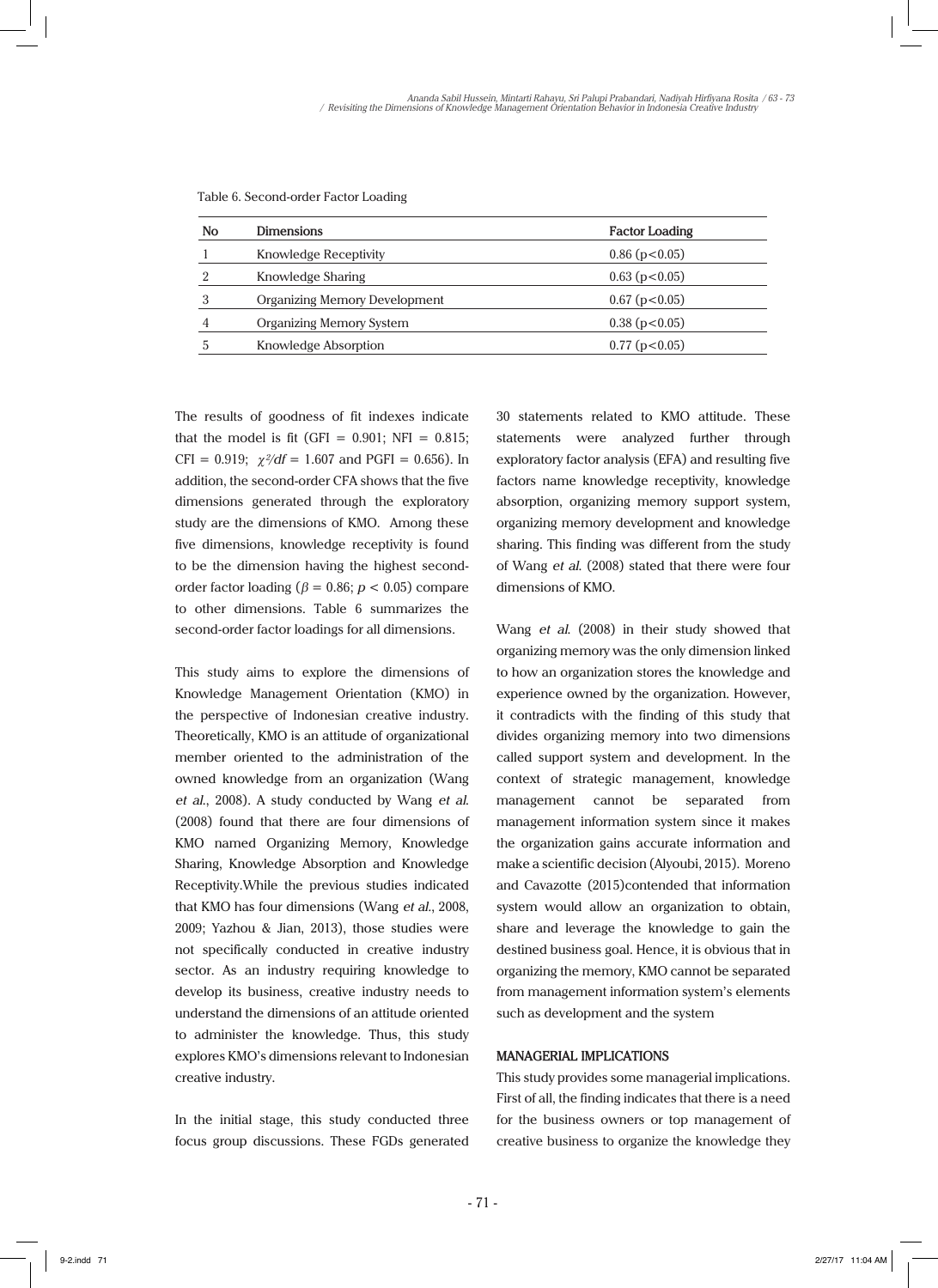got. In organizing the knowledge, owners and top management must prepare the appropriate system. This system would help the business to manage the information and knowledge owned. By having a good system in organizing and managing the information, business organizations would be easily retrieve the information needed. In addition, the KMO behaviour requires business organization to develop the system used to organize the knowledge and information. The system improvement is needed since information and knowledge in the perspective of creative industry changes rapidly. Hence, by having a well-developed organizing memory system, business organization would be able to manage the information properly. The third managerial implication is about the need of business creative to absorp and disseminate new information and knowledges. Joining into a community or forum would make business organizations easier in gathering and sharing the new knowledges and information to both internal and external parties. The last implication is about the openess of business creative toward new knowledges. The business creative managers should facilitate idea generation. New information must be evaluated fairly regardless the source of information.

#### **LIMITATIONS**

Although this study provides a contribution to the body of knowledge management study, it has several limitations that need to be acknowledged. The first limitation relates to the self-administered questionnaires used in the data collection for the second study. The lack of researcher control in a such situation might lead into respondents misintepretation toward the questions given. In addition, there is a possibility to have a social response bias since respondents may sometimes provide expected answers. The third limitation is about the research area. Since this study surveyed creative industry in Malang city, East-Java Province, the results do not reflect the whole KMO behaviour of creative industry in Indonesia.

Several direction for future research can be suggested based on the findings of this study. First and foremost, the future research can replicate this study to explore KMO behaviour in other types of industry since each industry has different characteristics. Second, future research might investigate the consequence of KMO behaviour such as its effect on innovation, market orientation and performance.

#### REFERENCES

- Alyoubi, B. A. (2015). Decision Support System and Knowledge-based Strategic Management. Procedia Computer Science, 65, 278-284.
- Bagozzi, R. P., & Yi, Y. (1988). On the Evaluation of Structural Equation Models. Journal of the Academy of Marketing Science, 16(1), 74–94. http://doi.org/10.1177/009207038801600107
- Bueren, A. , Schierholz, R., Kolbe, L., & Brenner, W. (2004). Customer knowledge management improving performance of customer relationship management with knowledge management. 37th Annual Hawaii International Conference on System Sciences, 2004. Proceedings of the, 00(C), 1–10. http://doi.org/10.1109/HICSS.2004.1265416
- Churchill Jr, G. A. (1979). A paradigm for developing better measures of marketing constructs. Journal of marketing research, 64-73.
- Darroch, J. (2005). Knowledge management, innovation and firm performance. Journal of Knowledge Management, 9(3), 101–115. http://doi.org/10.1108/13673270510602809
- Darroch, J., & McNaughton, R. (2003). Beyond market orientation: Knowledge management and the innovativeness of New Zealand firms. European Journal of Marketing, 37(3/4), 572–593. http://doi.org/http://dx.doi.org/10.1108/03090560310459096
- Grant, R. M. (1996). Toward a Knowledge-Based Theory of the Firm. Strategic Management Journal, 17 (Winter Special Issue), 109–122.